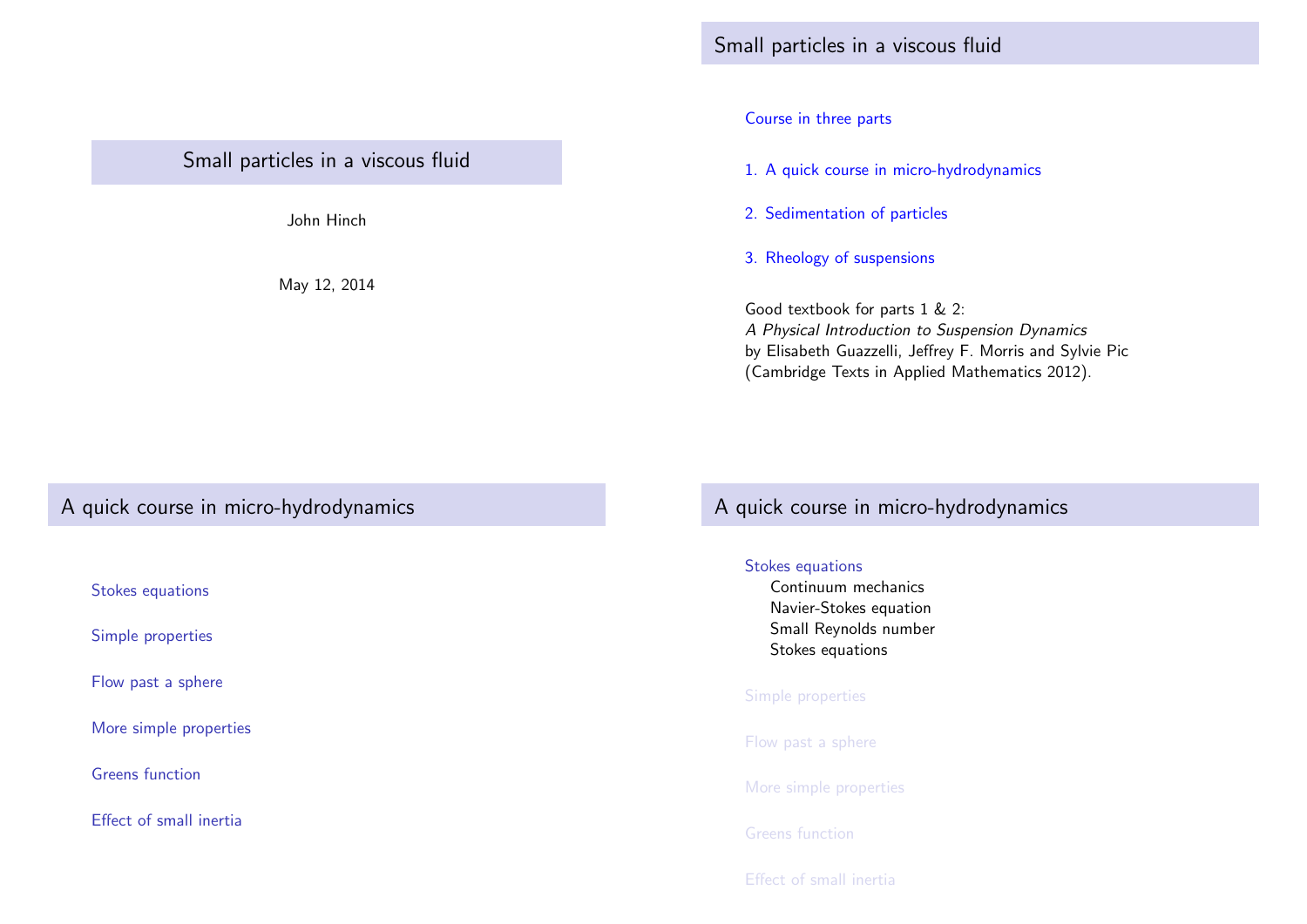# Continuum mechanics

Continuum description: mass density  $\rho(\mathbf{x},t)$ , velocity  $\mathbf{u}(\mathbf{x},t)$ , etc. Eulerian, not Lagrangian

Mass conservation

$$
\frac{\partial \rho}{\partial t} + \nabla \cdot (\rho \mathbf{u}) = 0
$$

But for constant density, flows are incompressible

 $\nabla \cdot \mathbf{u} = 0$ .

Forces in continuum description:

volume forces **F** and surface tractions  $\sigma_{ij}$ *n<sub>j</sub>.* 

So Cauchy momentum equation

$$
\rho\left(\frac{\partial \mathbf{u}}{\partial t} + \mathbf{u} \cdot \nabla \mathbf{u}\right) = \nabla \cdot \boldsymbol{\sigma} + \mathbf{F}
$$

# Small Reynolds number

For a flow  $U$  over distances  $L$ , the Reynolds number is

$$
Re = \frac{|\rho \mathbf{u} \cdot \nabla \mathbf{u}|}{|\mu \nabla^2 \mathbf{u}|} = \frac{\rho U^2 / L}{\mu U / L^2} = \frac{UL}{\nu}
$$

where  $\nu = \mu/\rho$  is the kinematic viscosity.

Small Reynolds number,  $Re \ll 1$  if

- $\triangleright$  small U, e.g.  $1 \text{ cm/day}$  in oil reservoirs,
- $\triangleright$  small L, e.g. 10  $\mu$ m bacteria,
- In large  $\nu$ , e.g.  $10^8 \text{ m}^2/\text{s}$  molten glass
- <span id="page-1-0"></span>e.g.  $1 \mu m$  water droplet falls under gravity in air at  $0.1 \text{ mm/s}$ , so  $Re = 10^{-5}$ .

## Navier-Stokes equation

Newtonian viscous fluids

$$
\sigma_{ij}=-p\delta_{ij}+2\mu e_{ij},
$$

with pressure  $p(x, t)$  determined globally by incompressibility

rather than locally by an equation of state  $p(\rho)$ and strain-rate

$$
e_{ij} = \frac{1}{2} \left( \frac{\partial u_i}{\partial x_j} + \frac{\partial u_j}{\partial x_i} \right)
$$

Note this is the most general relationship between  $\sigma$  and  $\nabla$ **u** which is linear, instantaneous and isotropic.

Hence the Navier-Stokes equation (momentum for a Newtonian viscous fluid) assuming  $\mu$  constant.

$$
\rho \left( \frac{\partial \mathbf{u}}{\partial t} + \mathbf{u} \cdot \nabla \mathbf{u} \right) = -\nabla p + \mu \nabla^2 \mathbf{u} + \mathbf{F}
$$

Boundary conditions

 $u(x)$  given, or  $\sigma \cdot n(x)$  given

## Stokes equations

If  $Re \ll 1$ , then Stokes flow (also called "creeping flow")

$$
0 = -\nabla p + \mu \nabla^2 \mathbf{u} + \mathbf{F}
$$
  
with 
$$
\nabla \cdot \mathbf{u} = 0.
$$

Note: Stokes theory for  $Re \ll 1$  usually works for  $Re < 2$ .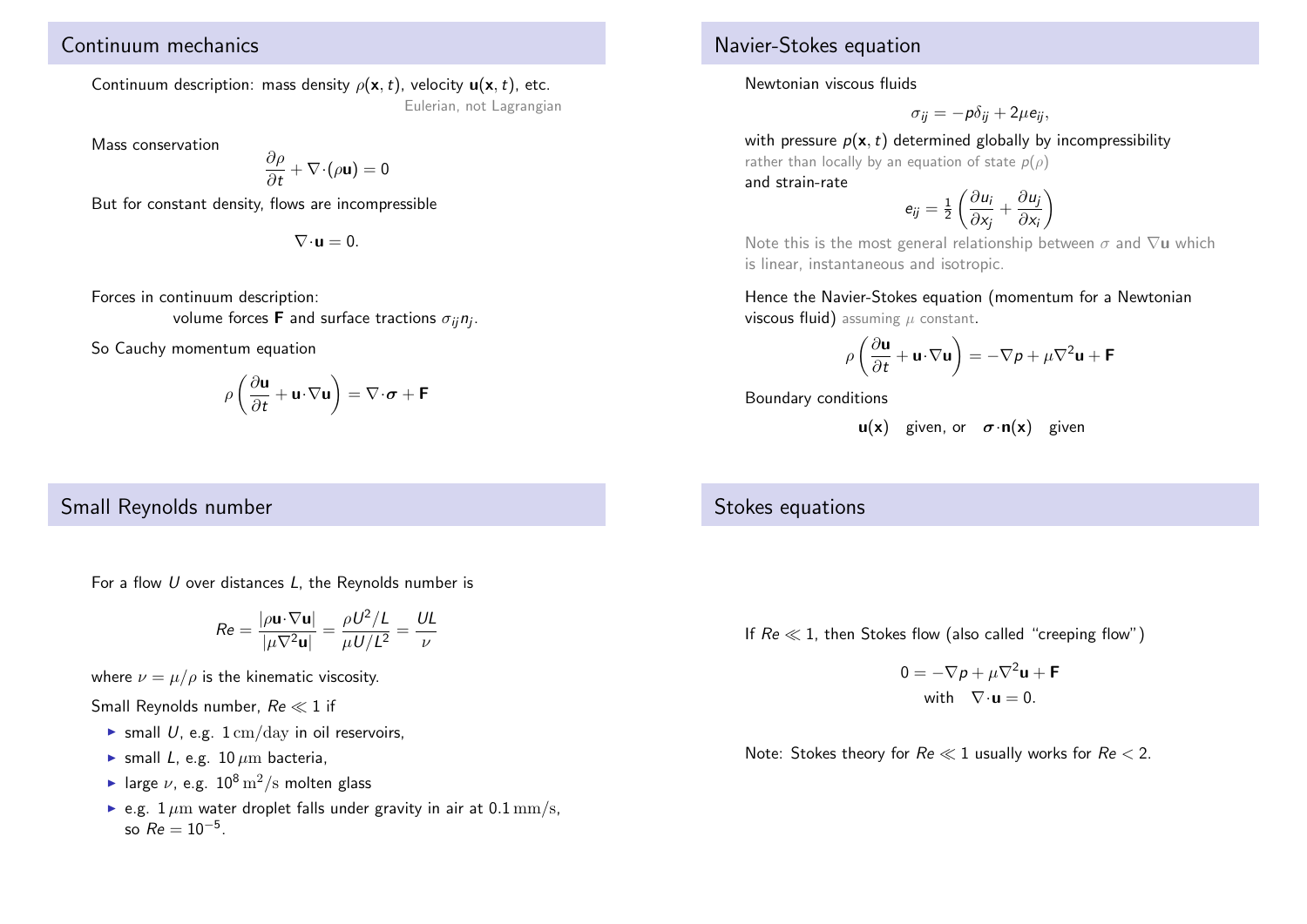# A quick course in micro-hydrodynamics

### Stokes equations

#### Simple properties

Linear and instantaneous Reversible in time Reversible in space

Flow past a sphere

More simple properties

Greens function

Effect of small inertia

## Simple properties

### 3. [Reversib](#page-0-0)le in space:

Linearity + symmetry of geometry  $\Rightarrow$  certain parts of **u** vanish.

[E.g. 1. A s](#page-2-0)phere sedimenting next to a vertical wall does not [migrate towards or awa](#page-2-0)y from the wall at  $Re \ll 1$ .

[E.g. 2. T](#page-3-0)[wo equ](#page-2-0)al spheres fall without separating. (Spin?)

[E.g. 3.](#page-3-0) An ellipsoid (particle with three perpendicular planes of [symme](#page-4-0)[try\)](#page-2-0) falls under gravity without rotation in an unbounded [flow.](#page-4-0)

<span id="page-2-0"></span>[E.g. 4. Two rigid](#page-5-0) spheres in a shear flow (possibly unequal, [possibly next to a](#page-4-0) rigid wall) resume their original undisturbed [streamlines after a](#page-5-0) collision.

## Simple properties

### 1. Linear and Instantaneous

Dropping nonlinear **u**·∇u and time-dependent  $\partial$ **u**/∂t leaves Stokes equations linear and instantaneous.

E.g. Rigid particle translation at  $U(t)$  in unbounded fluid Flow  $\mathbf{u}(\mathbf{x},t)$  linear & instantanoeus in  $\mathbf{U}(t)$ , also  $\sigma(\mathbf{x},t)$ , hence drag force

 $\mathbf{F}(t) = \mathbf{A} \cdot \mathbf{U}(t)$ 

with **A** depending on size, shape, orientation and viscosity.

### 2. Reversible in time Apply force  $F(t)$  in  $0 \le t \le t_1$ . Now reverse force and its history, i.e.  $F(t) = -F(2t_1 - t)$  in  $t_1 < t < 2t_1$ Then flow  $\mathbf{u}(\mathbf{x},t)$  and its history reverses. Hence all fluid particles return to starting position.

Hence cannot swim at  $Re \ll 1$  by reversible flapping.

# A quick course in micro-hydrodynamics

### Stokes equations

### Simple properties

### Flow past a sphere The solution

- Method 1 Method 2 Method 3
- Method 4
- Sedimenting sphere
- Rotating sphere
- Flow past an ellipsoid

### More simple properties

### Greens function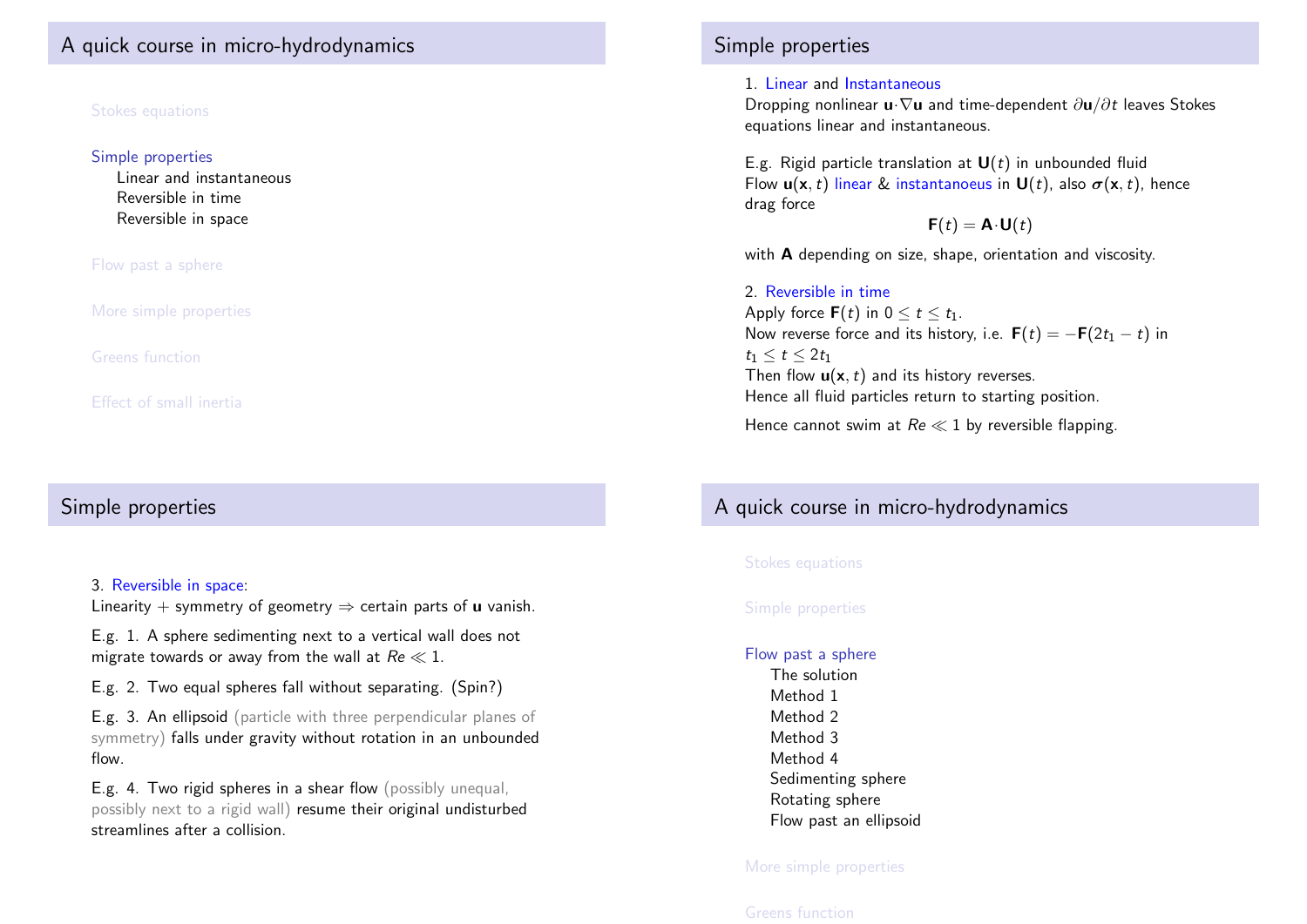## Flow past a sphere

Uniform flow U past a rigid sphere of radius a.

1. The solution – more important than derivation

$$
\mathbf{u} = \mathbf{U} \left( 1 - \frac{3a}{4r} - \frac{a^3}{4r^3} \right) + \mathbf{x} (\mathbf{U} \cdot \mathbf{x}) \left( -\frac{3a}{4r^3} + \frac{3a^3}{4r^5} \right),
$$

$$
p = -\frac{3a\mu \mathbf{U} \cdot \mathbf{x}}{2r^3} \quad \text{and} \quad \sigma \cdot \mathbf{n}|_{r=a} = \frac{3\mu}{2a} \mathbf{U}.
$$

Hence the Stokes drag on the sphere is

$$
\int_{r=a} \sigma \cdot \mathbf{n} \, dS = 4\pi a^2 \frac{3\mu}{2a} \mathbf{U} = 6\pi \mu a \mathbf{U}.
$$

# Flow past a sphere

solution method 1

Contracting  $i$  with  $j$ , we have the incompressibility condition

$$
0=\nabla\cdot\mathbf{u}=U_nx_n(f'/r+4g+rg').
$$

Differentiating again for momentum equation

$$
\mu \nabla^2 u_i = \mu U_i (f'' + 2f'/r + 2g) + \mu x_i U_n x_n (g'' + 6g'/r)
$$
  

$$
\nabla_i \rho = \mu U_i h + \mu x_i U_n x_n h'/r
$$

Hence the governing equations give

$$
f'/r+4g+rg' = 0
$$
,  $f''+2f'/r+2g = h$  and  $g''+6g'/r = h'/r$ .

Eliminating  $h$  and then  $f$  yields

$$
r^2g''' + 11rg'' + 24g' = 0.
$$

Solutions of the form  $g = r^{\alpha}$ .

<span id="page-3-0"></span>Substituting, one finds  $\alpha = 0, -3$  and  $-5$ , with associated  $f=-(\alpha+4)r^{\alpha+2}/(\alpha+2)$  and  $h=-(\alpha+5)(\alpha+2)r^{\alpha}$ .

### Flow past a sphere

### 2. Solution method 1

The linearity of the Stokes equations means that  $\mathbf{u}(\mathbf{x})$  must be linear in U.

Further, the problem has spherical symmetry about the centre of the sphere, which take as the origin.

The velocity and pressure fields must therefore take the forms

$$
\begin{array}{rcl}\n\mathbf{u}(\mathbf{x}) & = & \mathbf{U}f(r) + \mathbf{x}(\mathbf{U}\cdot\mathbf{x})g(r), \\
p(\mathbf{x}) & = & \mu(\mathbf{U}\cdot\mathbf{x})h(r),\n\end{array}
$$

where  $r = |\mathbf{x}|$ , and f, g and h are functions of scalar r to be determined.

Now

$$
\frac{\partial u_i}{\partial x_j} = U_i x_j f'/r + \delta_{ij} U_n x_n g + x_i U_j g + x_i x_j U_n x_n g'/r.
$$

Flow past a sphere solution method 1

Hence the general solution of the assumed form linear in  $\bf{u}$  is

$$
\mathbf{u}(\mathbf{x}) = \mathbf{U} \left( -2Ar^2 + B + Cr^{-1} - \frac{1}{3}Dr^{-3} \right) + \mathbf{x}(\mathbf{U} \cdot \mathbf{x}) \left( A + Cr^{-3} + Dr^{-5} \right),
$$
  
\n
$$
p(\mathbf{x}) = \mu(\mathbf{U} \cdot \mathbf{x}) \left( -10A + 2Cr^{-3} \right).
$$

We shall need the stress exerted across a spherical surface with unit normal  $\mathbf{n} = \mathbf{x}/r$ 

$$
\boldsymbol{\sigma} \cdot \mathbf{n} = \mathbf{U} \left( -3Ar + 2Dr^{-4} \right) + \mathbf{x} (\mathbf{U} \cdot \mathbf{x}) \left( 9Ar^{-1} - 6Cr^{-4} - 6Dr^{-6} \right)
$$

Applying the boundary conditions on the rigid sphere and for the far field, we find the coefficients

$$
A = 0
$$
,  $B = 1$ ,  $C = -\frac{3}{4}a$  and  $D = \frac{3}{4}a^3$ 

### For solution given earlier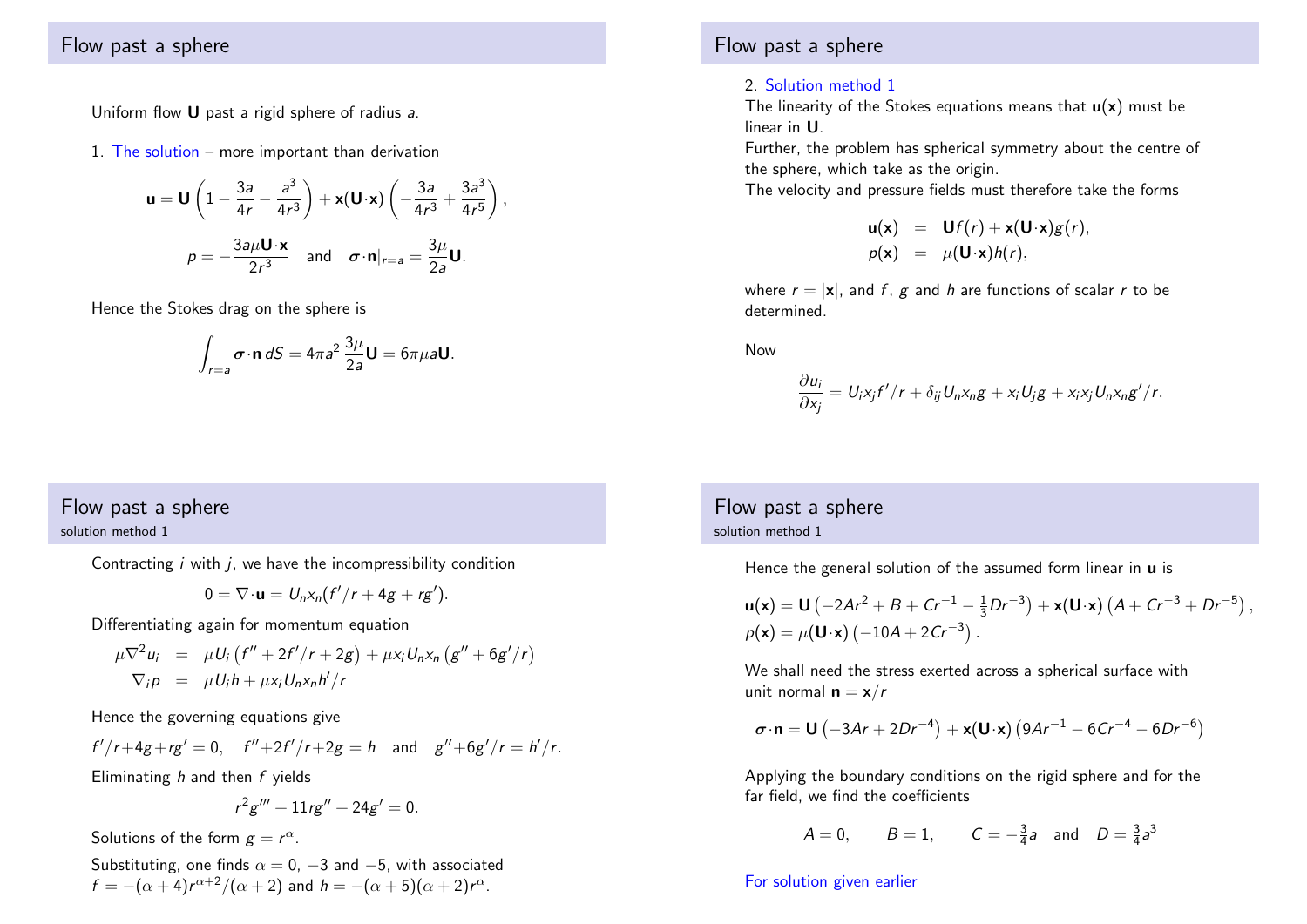### 2. Solution method 2

Use a Stokes streamfunction for the axisymmetric flow

$$
u_r = \frac{1}{r^2 \sin \theta} \frac{\partial \Psi}{\partial \theta} \quad \text{and} \quad u_\theta = -\frac{1}{r \sin \theta} \frac{\partial \Psi}{\partial r}.
$$

The vorticity equation (curl of the momentum equation, to eliminate the pressure) is then at low Reynolds numbers

$$
\mathcal{D}^2 \mathcal{D}^2 \Psi = 0 \quad \text{where} \quad \mathcal{D}^2 = \frac{\partial^2}{\partial r^2} + \frac{\sin \theta}{r^2} \frac{\partial}{\partial \theta} \left( \frac{1}{\sin \theta} \frac{\partial}{\partial \theta} \right)
$$

.

The uniform flow at infinity has  $\Psi = \frac{1}{2} U r^2 \sin^2 \theta$ , so one tries  $\Psi = F(r) \sin^2 \theta$ , and finds  $F = Ar^4 + Br^2 + Cr + D/r$ .

## Flow past a sphere

### 3. Solution method 3

One can show (Papkovich-Neuber) that the general solution of the Stokes equation can be expressed in terms of a vector harmonic function  $\phi(\mathbf{x})$  (i.e.  $\nabla^2 \phi = 0$ )

$$
\mathbf{u} = 2\phi - \nabla(\mathbf{x} \cdot \phi) \quad p = -2\mu \nabla \cdot \phi.
$$

$$
\sigma_{ij} = 2\mu \left( \delta_{ij} \frac{\partial \phi_n}{\partial x_n} - x_k \frac{\partial^2 \phi_k}{\partial x_i \partial x_j} \right).
$$

Linearity and spherical symmetry then give

$$
\phi = A \mathbf{U} \frac{1}{r} + B \mathbf{U} \cdot \nabla \nabla \frac{1}{r},
$$

with coefficients  $A$  and  $B$  to be determined by applying the boundary conditions.

### Flow past a sphere

#### 4. Solution method 4

The pressure and vorticity are harmonic functions.

Using linearity and spherical symmetry, they must take the form

$$
p = \mu A \mathbf{U} \cdot \mathbf{x} / r^3
$$
 and  $\nabla \wedge \mathbf{u} = B \mathbf{U} \wedge \mathbf{x} / r^3$ .

<span id="page-4-0"></span>The final step to **u** is tedious.

# Sedimentation of a rigid sphere

Force balance, with densities  $\rho_s$  of sphere and  $\rho_f$  of fluid

|            | $= \rho_s \frac{4\pi}{3} a^3 g$ | $\rho_f \frac{4\pi}{3} a^3 g$ | $\overline{\phantom{m}}$ | $6\pi\mu$ aU |
|------------|---------------------------------|-------------------------------|--------------------------|--------------|
| no inertia | weight                          | buoyancy                      |                          | Stokes drag  |

So Stokes settling velocity

$$
\textbf{U}=\frac{2\Delta\rho a^2g}{9\mu}
$$

E.g.  $1\,\mu\mathrm{m}$  sphere,  $\Delta\rho=10^3\,\mathrm{kg\,m^{-3}}$ , water  $\mu=10^{-3}\,\mathrm{Pa\,s}$ gives  $U = 2 \mu m/s$ , i.e. falls through diameter in a second. (Check  $Re = 10^{-6}$ )

Drag on a fluid sphere (Student exercise!)

$$
\mathbf{F}=-2\pi \frac{2\mu_f+3\mu_s}{\mu_f+\mu_s}\mu_f aU
$$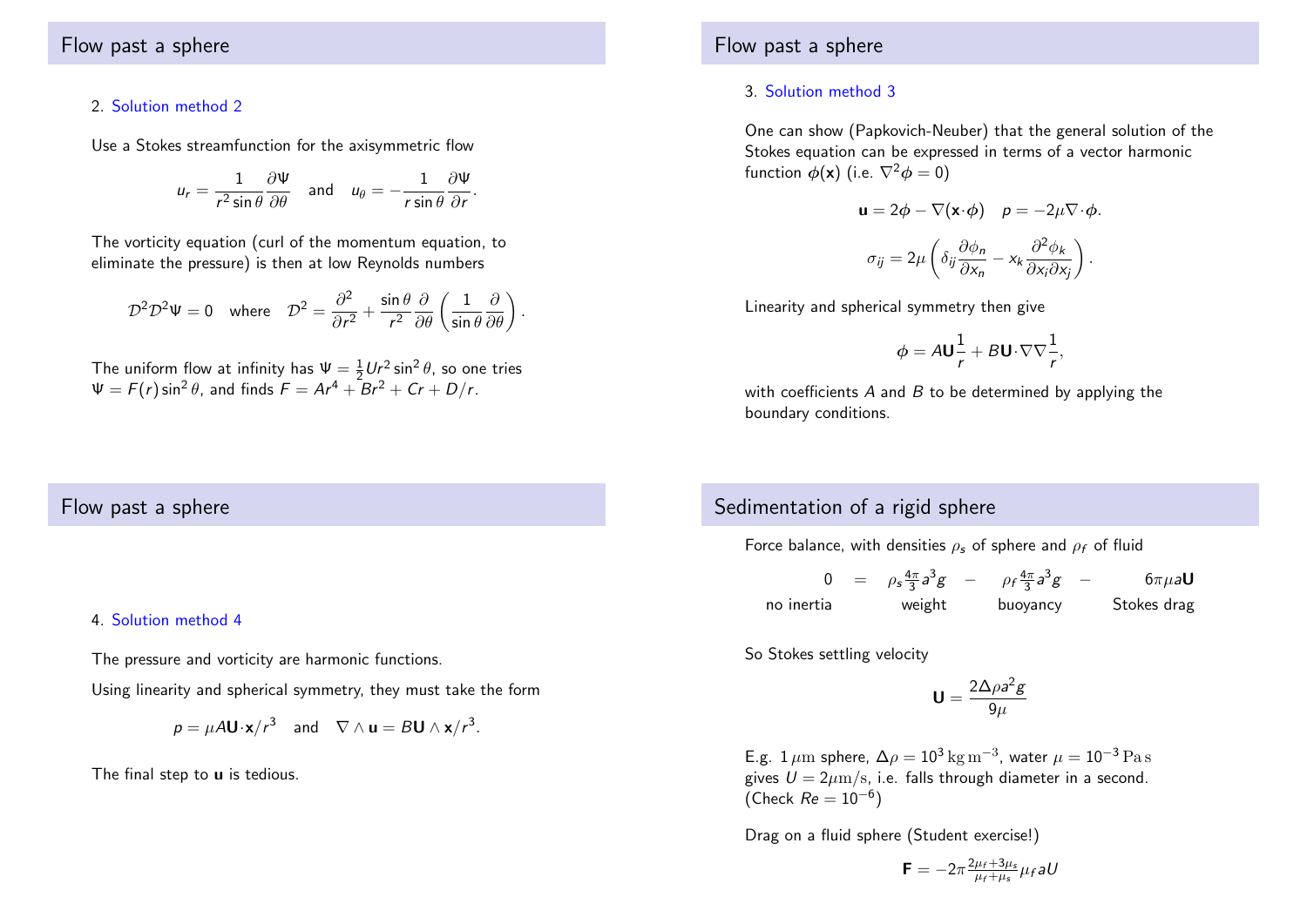# Rotation of a rigid sphere

Sphere rotating at angular velocity  $\Omega$ . Flow

$$
u(x)=\Omega\wedge x\frac{a^3}{r^3}
$$

(A potential flow, so satisfies Stokes equations.)

Hence couple on sphere – student exercise!

$$
\mathbf{G}=8\pi\mu a^3\mathbf{\Omega}
$$

# A quick course in micro-hydrodynamics

#### Stokes equations

Simple properties

### Flow past a sphere

#### More simple properties

[A useful resu](#page-5-0)lt [Minimum](#page-5-0) dissipation [Uniqueness](#page-6-0) [Geom](#page-6-0)etric bounding [Reciprocal the](#page-6-0)orem [Symmetry of](#page-7-0) resistance matrix [Faxen's formula](#page-7-0)

# Stokes flow past an ellipsoid

For principle semi-diameters  $a_1, a_2, a_3$  Oberbeck (1876) found

Force 
$$
F_1 = -\frac{16\pi\mu U_1}{L + a_1^2 K_2}
$$
 and Couple  $G_1 = -\frac{16\pi\mu (a_2^2 + a_3^2)}{3(a_2^2 K_2 + a_3^2 K_3)}$ 

where

$$
L = \int_0^\infty \frac{d\lambda}{\Delta(\lambda)} \quad \text{and} \quad K_i = \int_0^\infty \frac{d\lambda}{(a_i^2 + \lambda)\Delta(\lambda)}
$$
  
with  $\Delta^2 = (a_1^2 + \lambda)(a_3^2 + \lambda)(a_3^2 + \lambda)$ .  
For a disk  $a_1 \ll a_2 = a_3$   
 $F_1 \sim 16\pi \mu a_2 U_1$ ,  $F_2 \sim \frac{32}{3} \mu a_2 U_2$ ,  $G_i \sim \frac{8}{3} \mu a_2 \Omega_i$   
For a rod  $a_1 \gg a_2 = a_3$ , where  $\ln = \ln \frac{2a_1}{a_2}$ 

$$
\mathit{F}_1\sim\frac{4\pi\mu a_1U_1}{\ln-\frac{1}{2}},\quad \mathit{F}_2\sim\frac{8\pi\mu a_1U_2}{\ln+\frac{1}{2}},\quad \mathit{G}_1\sim\frac{16}{3}\pi\mu a_1a_2\Omega_1,\quad \mathit{G}_2\sim\frac{\frac{8}{3}\pi\mu a_1^3\Omega_2}{\ln-\frac{1}{2}}
$$

Important conclusion Drag  $\approx 6\pi\mu$  with largest diameter.

## More simple properties

1. A useful result

Let  $\mathbf{u}^{\mathcal{S}}(\mathbf{x})$  be a Stokes flow with  $\mathbf{F}=0$  in  $V$ , and let  $\mathbf{u}(\mathbf{x})$  be any other incompressible flow, then

$$
\int_V 2\mu e_{ij}^S e_{ij} dV = \int_S \sigma_{ij}^S n_j u_i dA.
$$

Because

$$
2\mu e_{ij}^{S} = \sigma_{ij}^{S} + \rho^{S} \delta_{ij} \quad \text{and} \quad \rho^{S} \delta_{ij} e_{ij} = \rho^{S} \nabla \cdot \mathbf{u} = 0 \tag{1}
$$

$$
\text{so} \quad 2\mu \epsilon_{ij}^S \epsilon_{ij} = \sigma_{ij}^S \epsilon_{ij}. \tag{2}
$$

And

$$
\sigma_{ij}^S = \sigma_{ji}^S \quad \text{so} \tag{3}
$$

$$
\sigma_{ij}^{S} e_{ij} = \sigma_{ij}^{S} \frac{\partial u_{i}}{\partial x_{j}} = \frac{\partial}{\partial x_{j}} \left( \sigma^{S} j j u_{i} \right) - \frac{\partial \sigma_{ij}^{S}}{\partial x_{j}} u_{i}
$$
(4)

Hence result by divergence theorem.

#### <span id="page-5-0"></span>Greens function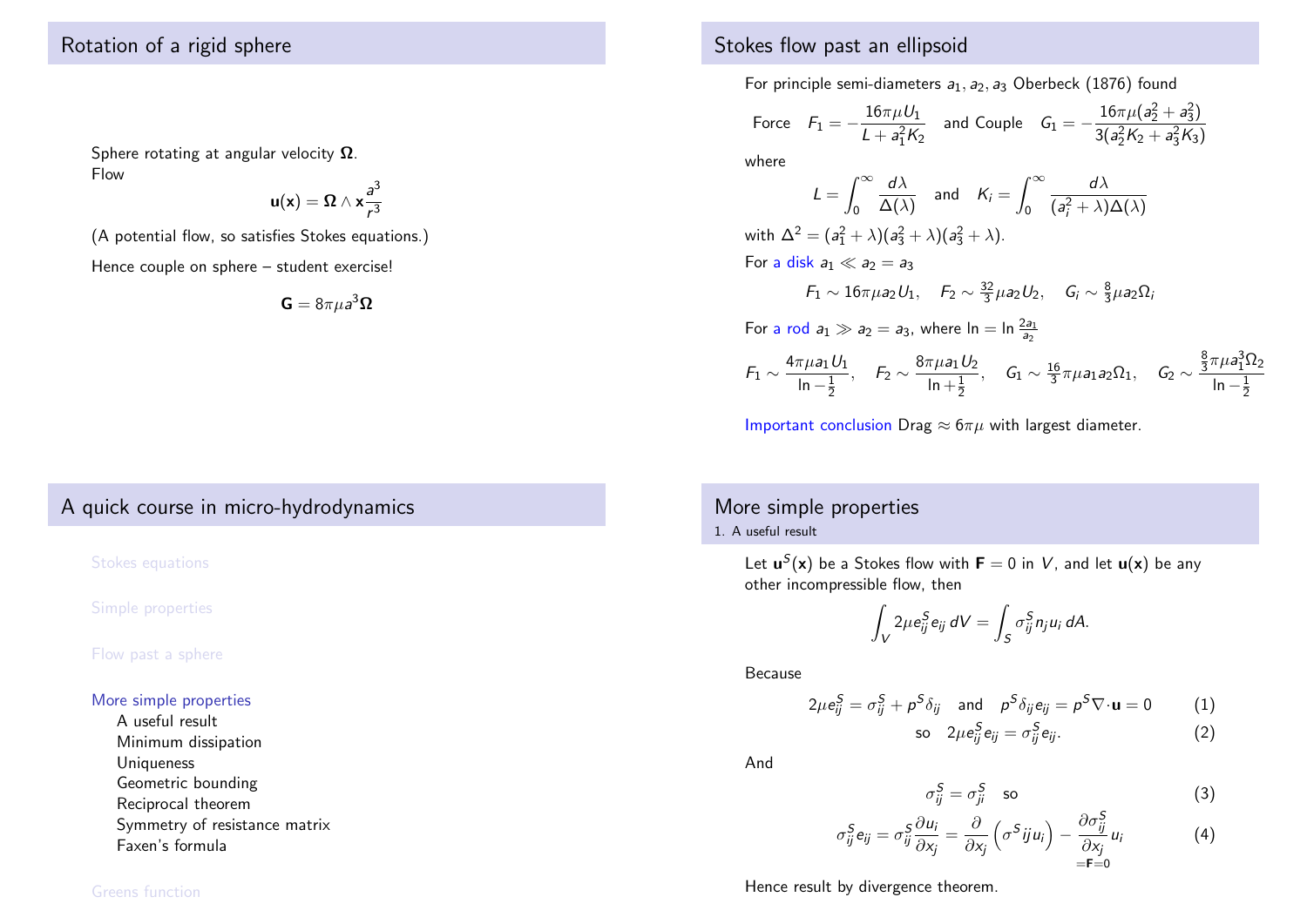## More simple properties

2. Minimum dissipation

Let  $\mathbf{u}(\mathbf{x})$  and  $\mathbf{u}^{S}(\mathbf{x})$  be two incompressible flows in  $V$ , both satisfying the same boundary condition  $\mathbf{\mathit{u}}=\mathbf{\mathit{u}}^{\mathcal{S}}=\mathbf{\mathsf{U}}(\mathsf{x})$  give on  $\mathcal{S}.$ Let  $\boldsymbol{\mathsf{u}}^{\mathcal{S}}$  also satisfy the Stokes equation with  $\boldsymbol{\mathsf{F}}=0$  in  $V.$ Then

$$
\int_{V} 2\mu e_{ij} e_{ij} dV = \int_{V} 2\mu e_{ij}^{S} e_{ij}^{S} dV
$$

$$
+ \int_{V} 2\mu (e_{ij} - e_{ij}^{S})(e_{ij} - e_{ij}^{S}) dV + \int_{V} 4\mu e_{ij}^{S}(e_{ij} - e_{ij}^{S}) dV.
$$

The last integral is of the form of the useful result

$$
\int_V 4\mu e_{ij}^S(e_{ij} - e_{ij}^S) dV = \int_S 2\sigma_{ij}^S n_j(u_i - u_i^S) dA = 0 \text{ by bc}
$$

## More simple properties 2. Minimum dissipation

Hence

$$
\int_V 2\mu e_{ij} e_{ij} dV \ge \int_V 2\mu e_{ij}^S e_{ij}^S dV,
$$

i.e. the Stokes flow  $\mathbf{u}^{\mathcal{S}}(\mathsf{x})$  has the minimum dissipation out of all incompressible flows satisfying the boundary condition

Hence e.g. drag larger at non-zero Reynolds number.

Warning: Same geometry. Cannot select geometry by minimum dissipation.

# More simple properties

3. Uniqueness

If  $\mathbf{u}^1(\mathsf{x})$  and  $\mathbf{u}^2(\mathsf{x})$  are two Stokes flows in  $V$  satisfying the same boundary conditions, then minimum dissipation gives

$$
\int_V 2\mu(e_{ij}^1-e_{ij}^2)(e_{ij}^1-e_{ij}^2)\,dV=0
$$

Hence

$$
e_{ij}^1 - e_{ij}^2 = 0 \quad \text{in } V,
$$

i.e.  $\mathbf{u}^{1}-\mathbf{u}^{2}$  is strainless, i.e. a solid body translation  $+$  rotation, i.e. zero by the boundary conditions. Hence

$$
\mathbf{u}^1(\mathbf{x}) = \mathbf{u}^2(\mathbf{x}) \quad \text{in } V.
$$

<span id="page-6-0"></span>Hence Stokes flows are unique.

# More simple properties

4. Geometric bounding

Rigid cube, sides of length 2L, moving at U, drag F. Let  $\mathbf{u}^{S}(\mathbf{x})$  be Stokes flow outside cube, V. Then dissipation

$$
\int_V 2\mu e_{ij}^S e_{ij}^S dV = \text{rate of working by surface forces} = -\mathbf{U} \cdot \mathbf{F}.
$$

Cube just contained by sphere radius  $a =$ √  $3L$ , also moving at  $\bm{\mathsf{U}}$ .

Define second flow

$$
\mathbf{u}(\mathbf{x}) = \begin{cases} \text{the Stokes flow for sphere} & \text{outside sphere,} \\ \mathbf{U} & \text{in gap.} \end{cases}
$$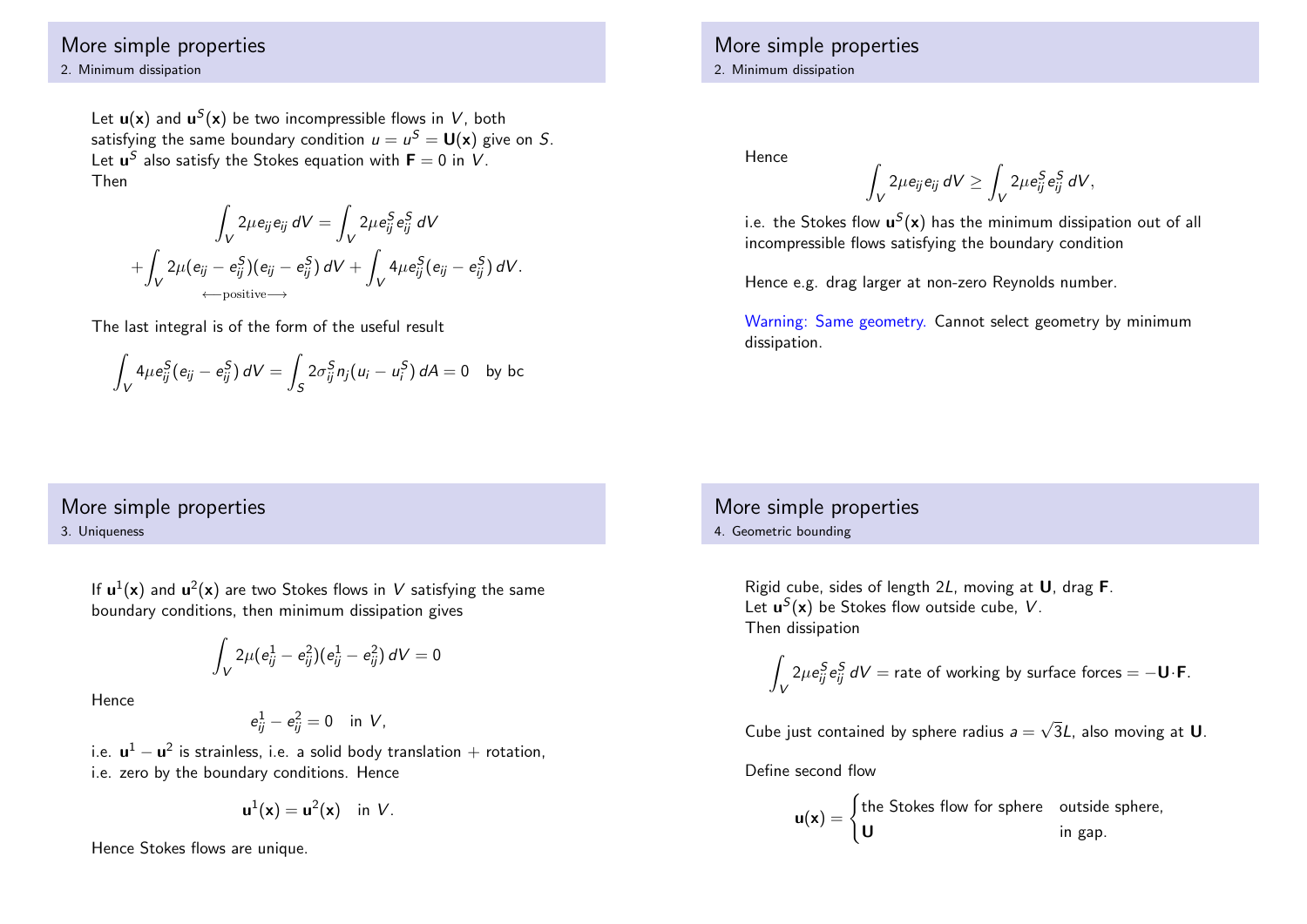## More simple properties

#### 4. Geometric bounding

For this second flow

$$
\int_{V} 2\mu e_{ij} e_{ij} dV = \int_{r>a} 2\mu e_{ij} e_{ij} dV \text{ because } e = 0 \text{ in gap,}
$$

$$
= \text{rate of working by sphere} = 6\pi \mu \sqrt{3} L U \cdot U
$$

Hence minimum dissipation bounds drag **F** on cube

$$
-\mathbf{F}\!\cdot\!\mathbf{U}\leq6\pi\mu\sqrt{3}L\mathbf{U}\!\cdot\!\mathbf{U}
$$

Similarly for sphere just contained inside cube

$$
6\pi\mu L\mathbf{U}\!\cdot\!\mathbf{U}\leq-\mathbf{F}\!\cdot\!\mathbf{U}
$$

Student excercise: bound for tetrahedron (not so tight).

# More simple properties

#### 5. Reciprocal theorem

For the same volume  $V$ , let  $u_1$  be the Stokes flow with volume forces  $f_1$  satisfying boundary conditions  $u_1 = U_1$ . Let  $\mathbf{u}_2$  be Stokes flow in V with f<sub>2</sub> and  $\mathbf{U}_2$ .

Then by the useful result

$$
\int_{V} \mathbf{u}_{1} \cdot \mathbf{f}_{2} dV + \int_{S} \mathbf{U}_{1} \cdot \boldsymbol{\sigma}_{2} \cdot \mathbf{n} dA = \int_{V} 2\mu \mathbf{e}_{1} : \mathbf{e}_{2} dV
$$

$$
= \int_{V} \mathbf{u}_{2} \cdot \mathbf{f}_{1} dV + \int_{S} \mathbf{U}_{2} \cdot \boldsymbol{\sigma}_{1} \cdot \mathbf{n} dA
$$

i.e. work done by one velocity on the forces of the other is vice versa.

Greens theorem in any other subject

# More simple properties

6. Reciprocal theorem – application to resistance matrix

General rigid body motion in fluid at rest a infinity, translating at  $U(t)$  and rotating (about a selected point)  $\Omega(t)$ . By linearity and instantaneity, the force  $F(t)$  and couple  $G(t)$ (about the same selected point)

$$
\begin{pmatrix} F \\ G \end{pmatrix} = \begin{pmatrix} A \ B \\ C \ D \end{pmatrix} \begin{pmatrix} U \\ \Omega \end{pmatrix}
$$

The Reciprocal theorem gives for the two rigid body motions

$$
\textbf{U}_1\!\cdot\!\textbf{F}_2+\boldsymbol{\Omega}_1\cdot\textbf{G}_2=\textbf{U}_2\!\cdot\!\textbf{F}_1+\boldsymbol{\Omega}_2\cdot\textbf{G}_1
$$

<span id="page-7-0"></span>True all  $\mathbf{U}_1$  etc, so

$$
A = A^T, \quad B = C^T \quad \text{and} \quad D = D^T.
$$

More simple properties 6. Reciprocal theorem – application to resistance matrix

 $\mathsf{B} = \mathsf{C}^\mathcal{T}$  means

force due to rotation  $=$  couple due to translating.

 $A = A^T \& D = D^T$  for symmetric cube means

 $\mathsf{A}\ \&\ \mathsf{D}\quad$  diagonal, and  $\mathsf{B}=\mathsf{C}^{\,\mathsf{T}}=0$ 

Thus drag on a cube is parallel to velocity, also for symmetric tetrahedron.

Need "corkscrew" feature for  $B \neq 0$ .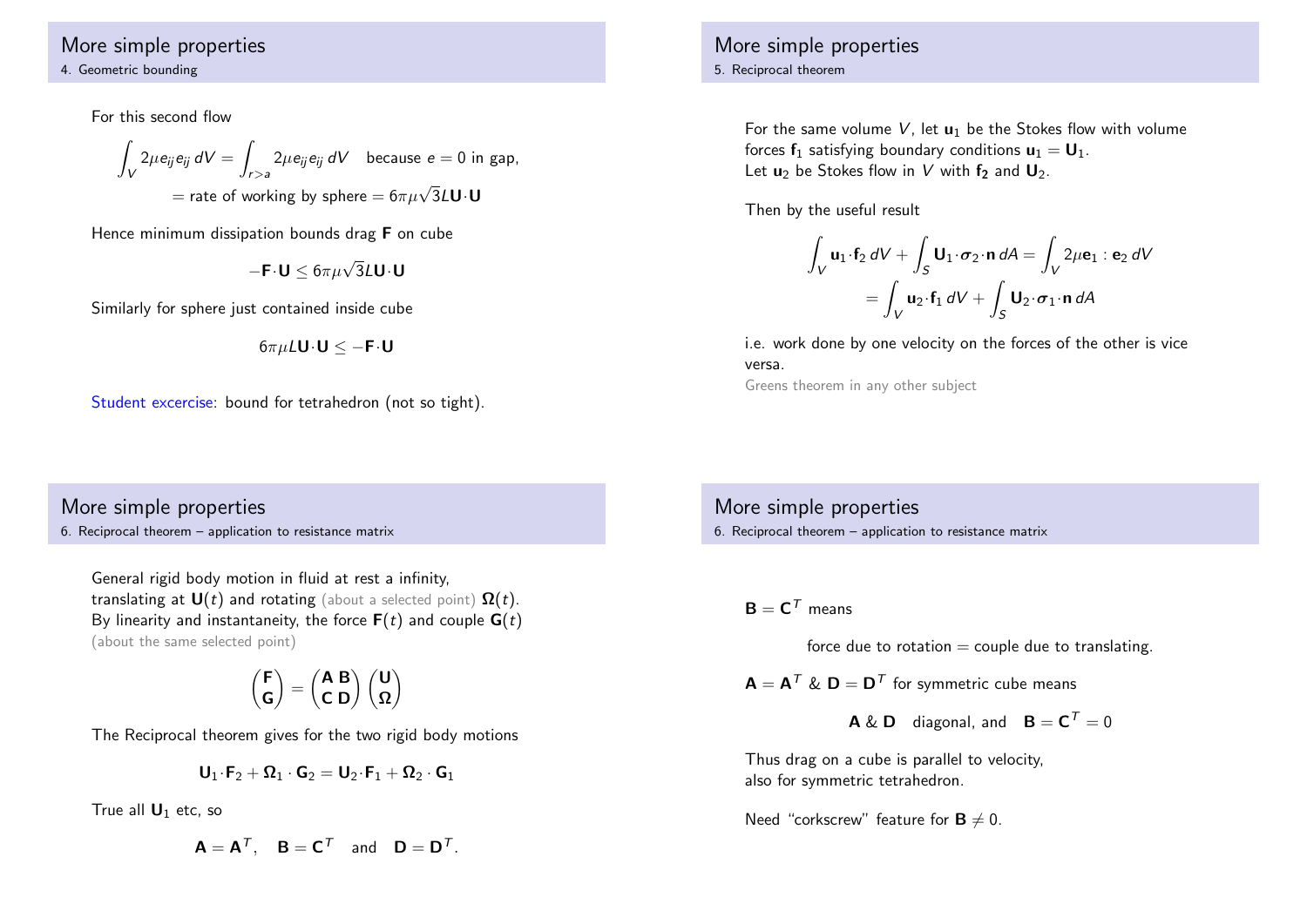## More simple properties

7. Reciprocal theorem – application to Faxen's formula

A force-free sphere placed in arbitrary flow  $\mathbf{u}^{\infty}(\mathbf{x})$  moves with what velocity V? Forces which generate  $\mathbf{u}^{\infty}$  kept constant.

Let  $\mathsf{u}^+$  be Stokes flow with sphere inserted in  $\mathsf{u}^\infty.$ Then disturbance flow is  $\mathbf{u}_1 = \mathbf{u}^+ - \mathbf{u}^{\infty}$ . Now same forces for  $\mathbf{u}^+ \ \& \ \mathbf{u}^{\infty}$ , so  $\mathbf{f}_1 = 0$ . Also  $\mathbf{u}_1 \to 0$  far from sphere.

Let  $u_2(x)$  be flow outside a sphere translating at  $U_2$  with  $f_2 = 0$ .

Applying Reciprocal theorem

$$
\int \mathbf{u}_1 \cdot \mathbf{f}_2 \ dV + \int \mathbf{u}_1 \cdot \frac{\sigma_2 \cdot \mathbf{n}}{=\frac{-3\mu \mathbf{u}_2}{a}} dA = \int \mathbf{u}_2 \cdot \mathbf{f}_1 \ dV + \int \mathbf{u}_2 \cdot \sigma_1 \cdot \mathbf{n} \ dA.
$$

Now look at RHS and then LHS, using  $\mathbf{u}_1 = \mathbf{u}^+ - \mathbf{u}^\infty$ .

### More simple properties

7. Reciprocal theorem – application to Faxen's formula

$$
\mathrm{RHS} = \boldsymbol{U}_2 \cdot \left( \int \boldsymbol{\sigma}^+ \cdot \boldsymbol{n} \, dA - \int \boldsymbol{\sigma}^\infty \cdot \boldsymbol{n} \, dA = 0 - 0 \right) = 0,
$$

as both integrals are force on sphere. Hence

LHS = 
$$
-\frac{3\mu}{a}\mathbf{U}_2 \cdot \left( \int \frac{\mathbf{u}^+}{=\mathbf{V}} dA - \int \mathbf{u}^\infty dA \right) = \text{RHS} = 0
$$

For all  $\mathbf{U}_2$ , so velocity of sphere inserted into  $\mathbf{u}^{\infty}(\mathbf{x})$  is

$$
\mathbf{V} = \frac{1}{4\pi a^2} \int_{r=a} \mathbf{u}^{\infty}(\mathbf{x}) dA
$$

### More simple properties

7. Reciprocal theorem – application to Faxen's formula

$$
\mathbf{V} = \frac{1}{4\pi a^2} \int_{r=a} \mathbf{u}^{\infty}(\mathbf{x}) dA
$$

[Finally use a](#page-2-0) Taylor series

$$
\mathbf{u}^{\infty}(\mathbf{x}) = \mathbf{u}^{\infty}(0) + \mathbf{x} \cdot \nabla \mathbf{u}^{\infty} \vert_0 + \frac{1}{2} \mathbf{x} \mathbf{x} : \nabla \nabla \mathbf{u}^{\infty} \vert_0 + \cdots
$$

[Integratin](#page-8-0)g over the sphere, the odd terms vanish by symmetry, so

$$
\bm{V}=\bm{u}^{\infty}(0)+\tfrac{a^2}{6}\nabla^2\bm{u}^{\infty}|_0
$$

<span id="page-8-0"></span>[with higher even t](#page-10-0)erms vanishing by  $\nabla^{2n}(\mathsf{Stokes}\;$ equations)  $=0.$ 

# A quick course in micro-hydrodynamics

Stokes equations

Simple properties

Flow past a sphere

#### More simple properties

### Greens function

Stokeslet Integral representation Slender-body theory

### Effect of small inertia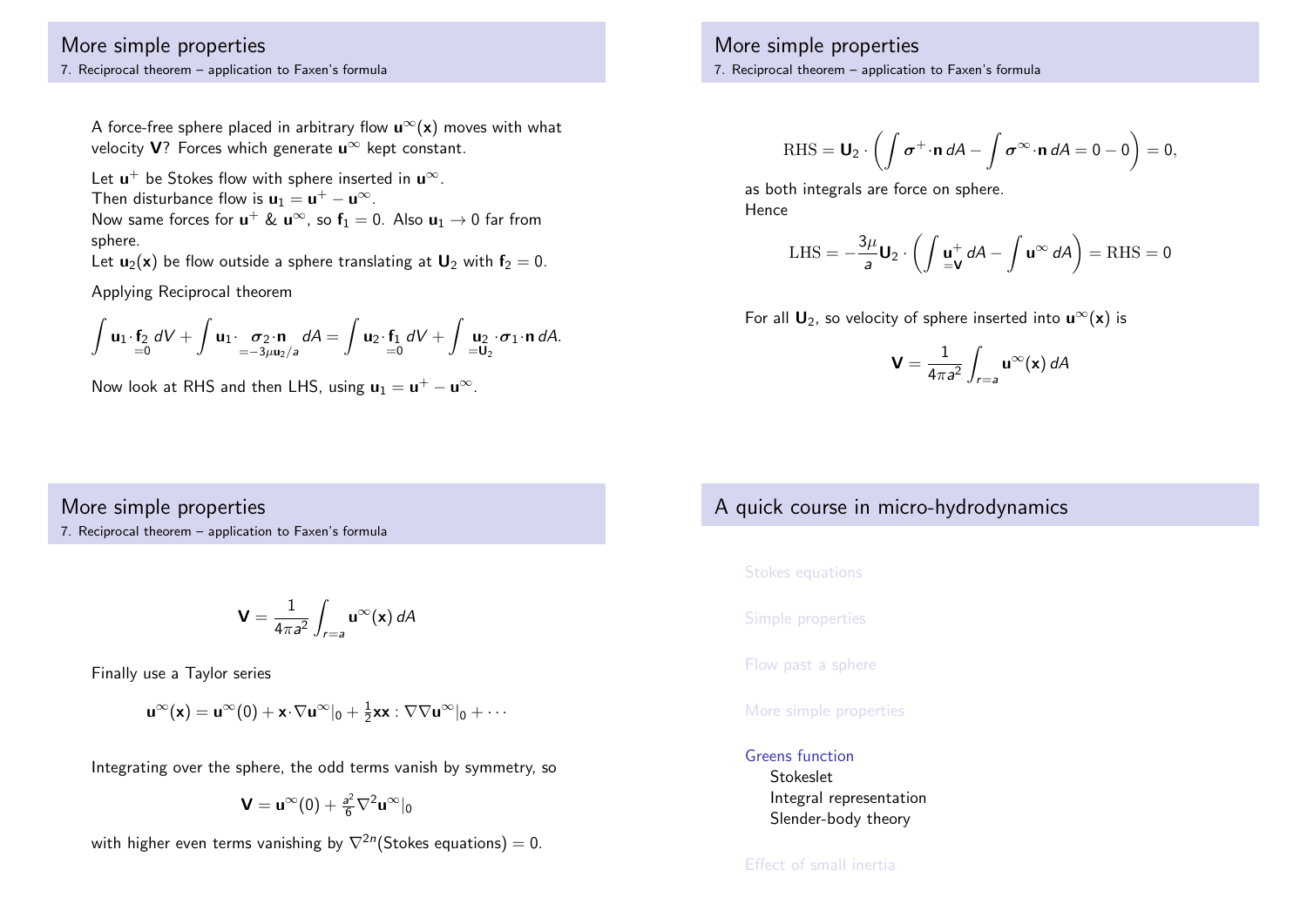Greens function for Stokes equations or 'Stokeslet'

For a point momentum source

$$
\nabla \cdot \mathbf{u} = 0
$$

$$
0 = -\nabla p + \mu \nabla^2 \mathbf{u} + \mathbf{F} \delta(\mathbf{x})
$$

Solution – more important than derivation

$$
\mathbf{u}(\mathbf{x}) = \mathbf{F} \cdot \mathbf{G}(\mathbf{x}) = \frac{1}{8\pi\mu} \left( \mathbf{F} \frac{1}{r} + (\mathbf{F} \cdot \mathbf{x}) \mathbf{x} \frac{1}{r^3} \right)
$$

$$
\sigma(\mathbf{x}) = \mathbf{F} \cdot \mathbf{K}(\mathbf{x}) = -\frac{3}{4\pi} \mathbf{F} \cdot \mathbf{x} \mathbf{x} \mathbf{x} \frac{1}{r^5}
$$

G is called the 'Oseen tensor'.

Already seen this in flow past a sphere:

## Greens function for Stokes equations Integral representation

To solve

$$
\nabla \cdot \mathbf{u} = 0
$$

$$
0 = -\nabla p + \mu \nabla^2 \mathbf{u} + \mathbf{f}(\mathbf{x})
$$

with boundary conditions on  $u(x)$  or  $\sigma(x) \cdot n$ .

Use the Reciprocal theorem (Greens theorem) with  $\mathbf{u}_1$  for the unknown flow and  $\mathbf{u}_2$  for the Greens function for point source at  $\mathbf{x}'$ 

$$
\mathbf{u}(\mathbf{x}') = \int_{V} \mathbf{G}(\mathbf{x} - \mathbf{x}') \cdot \mathbf{f} \, dV
$$
  
forces in  $V$   
+  $\int_{S} \left( \mathbf{G}(\mathbf{x} - \mathbf{x}') \cdot \boldsymbol{\sigma}(\mathbf{x}) \cdot \mathbf{n} - (\mathbf{K}(\mathbf{x} - \mathbf{x}') \cdot \mathbf{n}) \cdot \mathbf{u} \right) dA$   
forces on  $S$  dipoles on  $S$ 

Greens function for Stokes equations Far field for a sphere

Far from the sphere  $r \gg a$ , the flow is

$$
\mathbf{u} = \mathbf{U}\left(1 - \frac{3a}{4r} - \frac{a^3}{4r^3}\right) + \mathbf{x}(\mathbf{U}\cdot\mathbf{x})\left(-\frac{3a}{4r^3} + \frac{3a^3}{4r^5}\right),\,
$$

But the drag is  $\mathbf{F} = -6\pi u \mathbf{a} \mathbf{U}$ , i.e.

$$
\mathbf{u} - \mathbf{U} \sim \frac{1}{8\pi\mu} \left( \mathbf{F} \frac{1}{r} + (\mathbf{F} \cdot \mathbf{x}) \mathbf{x} \frac{1}{r^3} \right)
$$

Hence far-field due to force is universal, independent of particle shape.

Greens function for Stokes equations Integral representation – Boundary integral Method

Letting  $x'$  in  $V$  tend onto the surface  $S$  yields an integral equation for the unknown **u** (or  $\sigma \cdot n$ ) on S in terms of the known  $\sigma \cdot n$  (or **u**) on S.

Delicate limit  $\mathsf{x}'\to \mathsf{S}\colon \int \mathsf{K}\!\cdot\! \mathsf{n} \to +\frac{1}{2}\mathsf{u}$  for  $\mathsf{x}'$  in  $\mathsf{V},\, -\frac{1}{2}\mathsf{u}$  for  $\mathsf{x}'$ outside V, more complex at corners on S.

Basis of numerical Boundary Integral Method.

Advantage: fewer points on surface than in volume, and no infinity.

Disadvantages: Special attention needed in numerical evaluation of singular integrals, and there are often eigensolutions, e.g. constant pressure induces no flow.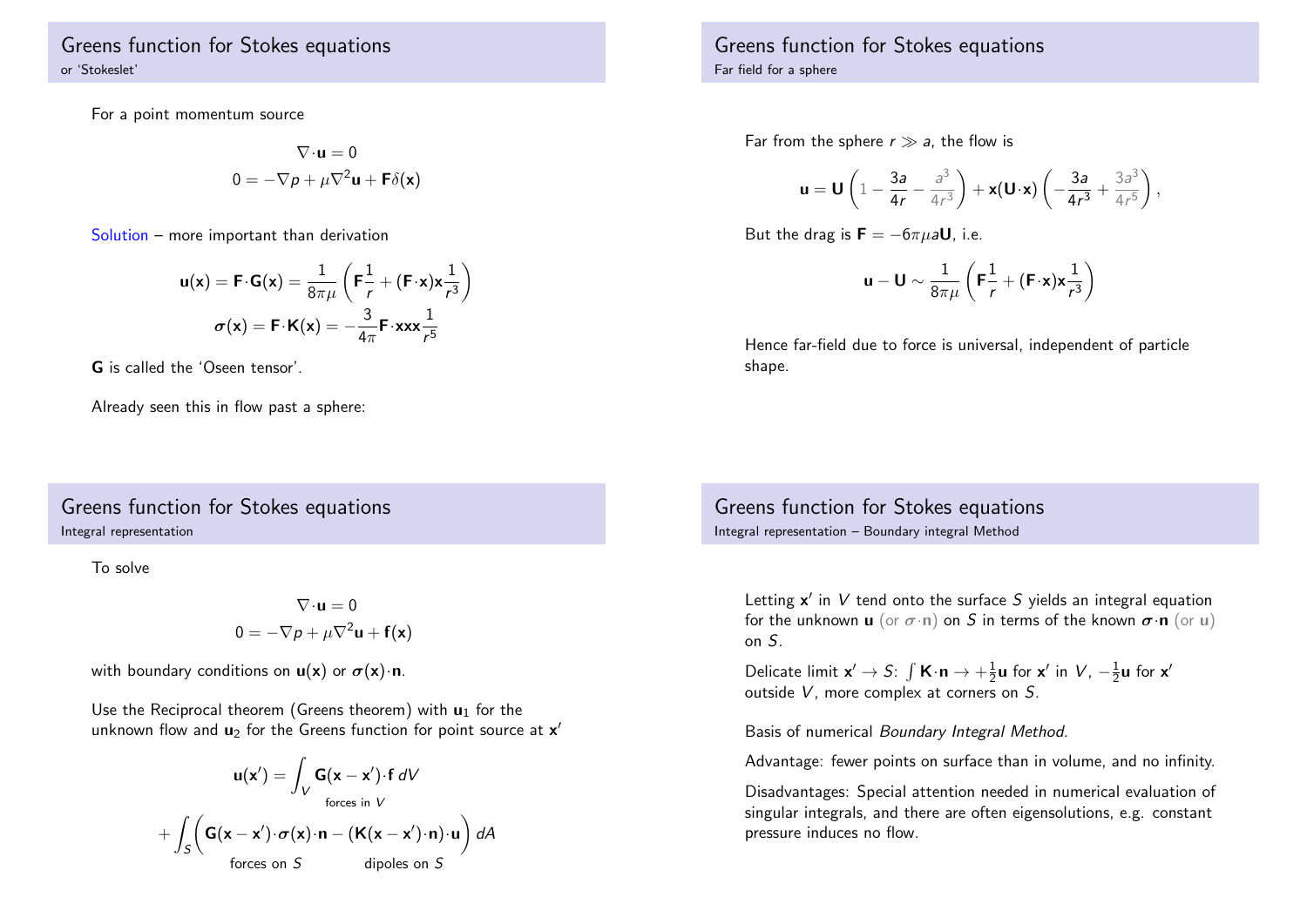## Greens function for Stokes equations Integral representation - for a suspended drop

Extension to a drop of viscosity  $\lambda \mu$  surrounded by a fluid of viscosity  $\mu$ .

One knows the jump across the interface of the normal viscous stress

$$
\boldsymbol{\sigma}\!\cdot\!\mathbf{n}=\gamma\kappa\mathbf{n}
$$

with surface tension  $\gamma$  and surface curvature **n**.

Adding  $\lambda$  times the integral equation for the interior to that for the exterior, one reduce the stress contribution to its difference

$$
\frac{1}{2}(1+\lambda)\mathbf{u}(\mathbf{x}') = \mathbf{u}^{\infty}(\mathbf{x}')
$$

$$
-\int_{S} \mathbf{G}(\mathbf{x}-\mathbf{x}') \cdot \gamma \kappa \mathbf{n} dA - (1-\lambda) \int_{S} \mathbf{K}(\mathbf{x}-\mathbf{x}') \cdot \mathbf{n} \cdot \mathbf{u} dA
$$

# Effects of small inertia on flow past a sphere Whitehead paradox

Flow U past a sphere of radius a. At  $Re \ll 1$ , first approximation is given by Stokes flow. Attempt to find correction as regular perturbation fails. In far field

$$
u = U + O\left(\frac{Ua}{r}\right)
$$
, so  $\rho \mathbf{u} \cdot \nabla \mathbf{u} = O\left(\frac{\rho U^2 a}{r^2}\right)$ 

A correction  $\mathbf{u}_2$  forced by this

$$
-\nabla p_2 + \mu \nabla^2 \mathbf{u}_2 = \rho \mathbf{u} \cdot \nabla \mathbf{u} |_{\text{Stokes}}
$$

would give

$$
u_2=O(\rho U^2 a/\mu)
$$

<span id="page-10-0"></span>which does not decay.

## Greens function for Stokes equations Slender-body theory

For slender bodies, approximate the distribution of forces  $\sigma \cdot n$  on the surface S by a distribution of forces  $f(s)$  along the centreline  $\mathbf{X}(s)$  in  $-L \leq s \leq L$ 

$$
\mathbf{u}(\mathbf{x}') = \mathbf{u}^{\infty}(\mathbf{x}') + \int_{-L}^{L} \mathbf{G}(\mathbf{X}(s) - \mathbf{x}') \cdot \mathbf{f}(s) \, ds
$$

Satisfy the boundary condition by evaluating at distance  $\epsilon R(s_0)$ from centreline at  $s = s_0$ , either numerically

or asymptotically for

$$
\boldsymbol{f}(s_0) \sim \frac{2\pi\mu}{\ln \frac{L}{\mathcal{R}}} \left( 2\boldsymbol{I} - \boldsymbol{X}'\boldsymbol{X}' \right) \cdot \left( \boldsymbol{U}(s_0) - \boldsymbol{u}^{\infty}(\boldsymbol{X}(s_0)) \right)
$$

# Effects of small inertia on flow past a sphere Oseen equation

Look more carefully at Stokes solution. In far field

Viscous terms = 
$$
O\left(\frac{\mu U a}{r^3}\right)
$$
, while internal terms =  $O\left(\frac{\rho U^2 a}{r^2}\right)$ 

so at  $r = u/U$  inertial terms no longer small.

Fortunately in far field  $\mathbf{u} = \mathbf{U} + \mathbf{u}'$  with  $\mathbf{u}'$  small, so can linearise Navier-Stokes

$$
\rho \mathbf{U} \cdot \nabla \mathbf{u}' = -\nabla p' + \mu \nabla^2 \mathbf{u}' + \mathbf{F} \delta(\mathbf{x})
$$

where in far field sphere appears a point force.

Solve by Fourier transforms or representation

$$
\mathbf{u}' = \nabla \phi + \nu \nabla \chi - \mathbf{U} \chi \quad \text{and} \quad p' = -\rho \mathbf{U} \cdot \nabla \phi.
$$